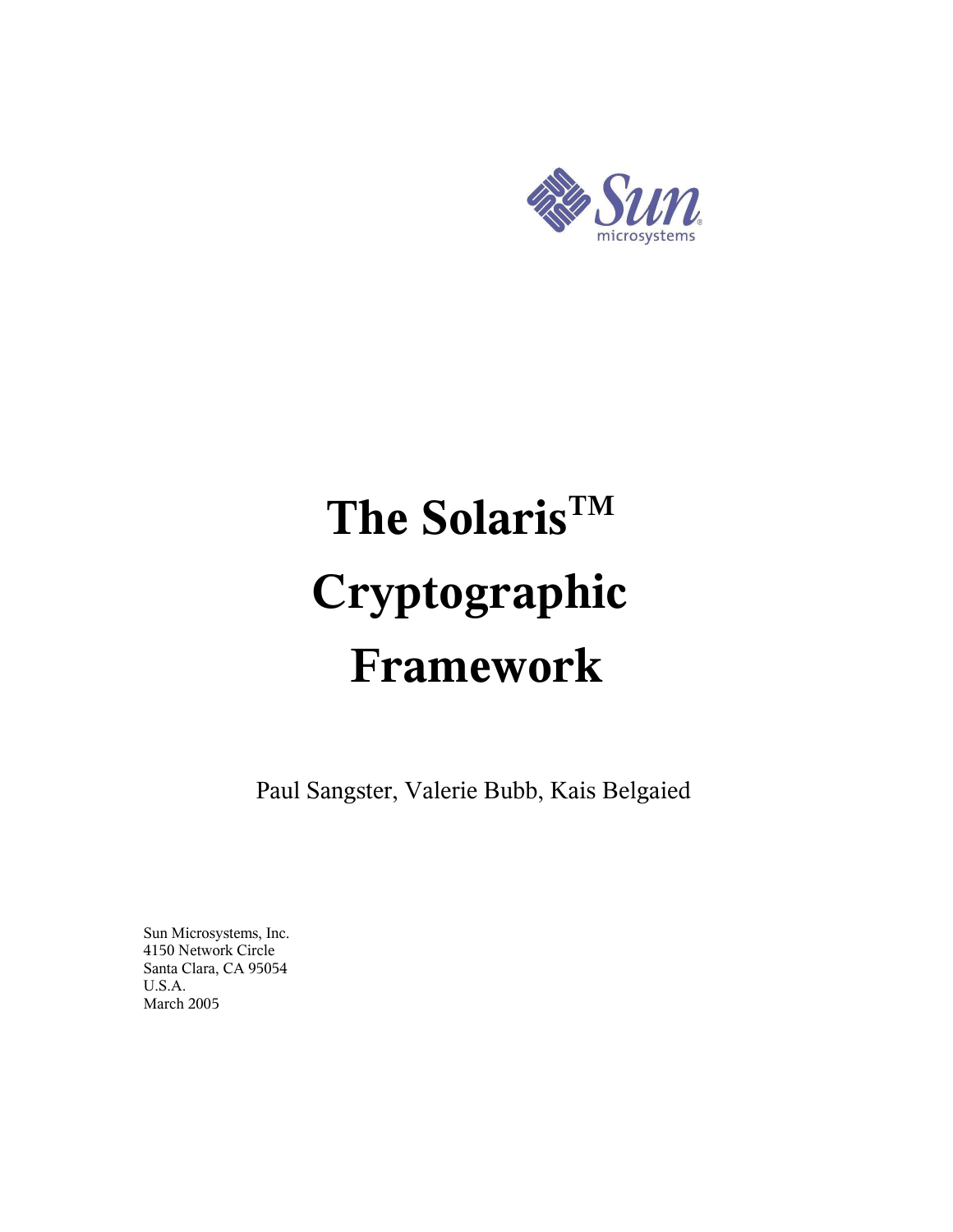©2005 Sun Microsystems, Inc. 4150 Network Circle Santa Clara, CA 95054 U.S.A.

This product or document is protected by copyright and distributed under licenses restricting its use, copying, distribution, and decompilation. No part of this product or document may be reproduced in any form by any means without prior written authorization of Sun and its licensors, if any. Third-party software, including font technology, is copyrighted and licensed from Sun suppliers.

Parts of the product may be derived from Berkeley BSD systems, licensed from the University of California.

Sun, Sun Microsystems, the Sun logo, and Solaris are trademarks or registered trademarks of Sun Microsystems, Inc. in the U.S. and other countries.

U.S. Government Rights – Commercial software. Government users are subject to the Sun Microsystems, Inc. standard license agreement and applicable provisions of the FAR and its supplements.

DOCUMENTATION IS PROVIDED "AS IS" AND ALL EXPRESS OR IMPLIED CONDITIONS, REPRESENTATIONS AND WARRANTIES, INCLUDING ANY IMPLIED WARRANTY OF MERCHANTABILITY, FITNESS FOR A PARTICULAR PURPOSE OR NON-INFRINGEMENT, ARE DISCLAIMED, EXCEPT TO THE EXTENT THAT SUCH DISCLAIMERS ARE HELD TO BE LEGALLY INVALID.

Ce produit ou document est protégé par un copyright et distribué avec des licences qui en restreignent l'utilisation, la copie, la distribution, et la décompilation. Aucune partie de ce produit ou document ne peut être reproduite sous aucune forme, par quelque moyen que ce soit, sans l'autorisation préalable et écrite de Sun et de ses bailleurs de licence, s'il y en a. Le logiciel détenu par des tiers, et qui comprend la technologie relative aux polices de caractères, est protégé par un copyright et licencié par des fournisseurs de Sun.

Des parties de ce produit pourront être dérivées du système Berkeley BSD licenciés par l'Université de Californie.

Sun, Sun Microsystems, le logo Sun, et Solaris sont des marques de fabrique ou des marques déposées, de Sun Microsystems, Inc. aux Etats-Unis et dans d'autres pays.

CETTE PUBLICATION EST FOURNIE "EN L'ETAT" ET AUCUNE GARANTIE, EXPRESSE OU IMPLICITE, N'EST ACCORDEE, Y COMPRIS DES GARANTIES CONCERNANT LA VALEUR MARCHANDE, L'APTITUDE DE LA PUBLICATION A REPONDRE A UNE UTILISATION PARTICULIERE, OU LE FAIT QU'ELLE NE SOITPAS CONTREFAISANTE DE PRODUIT DE TIERS. CE DENI DE GARANTIE NE S'APPLIQUERAIT PAS, DANS LA MESURE OU IL SERAIT TENU JURIDIQUEMENT NUL ET NON AVENU.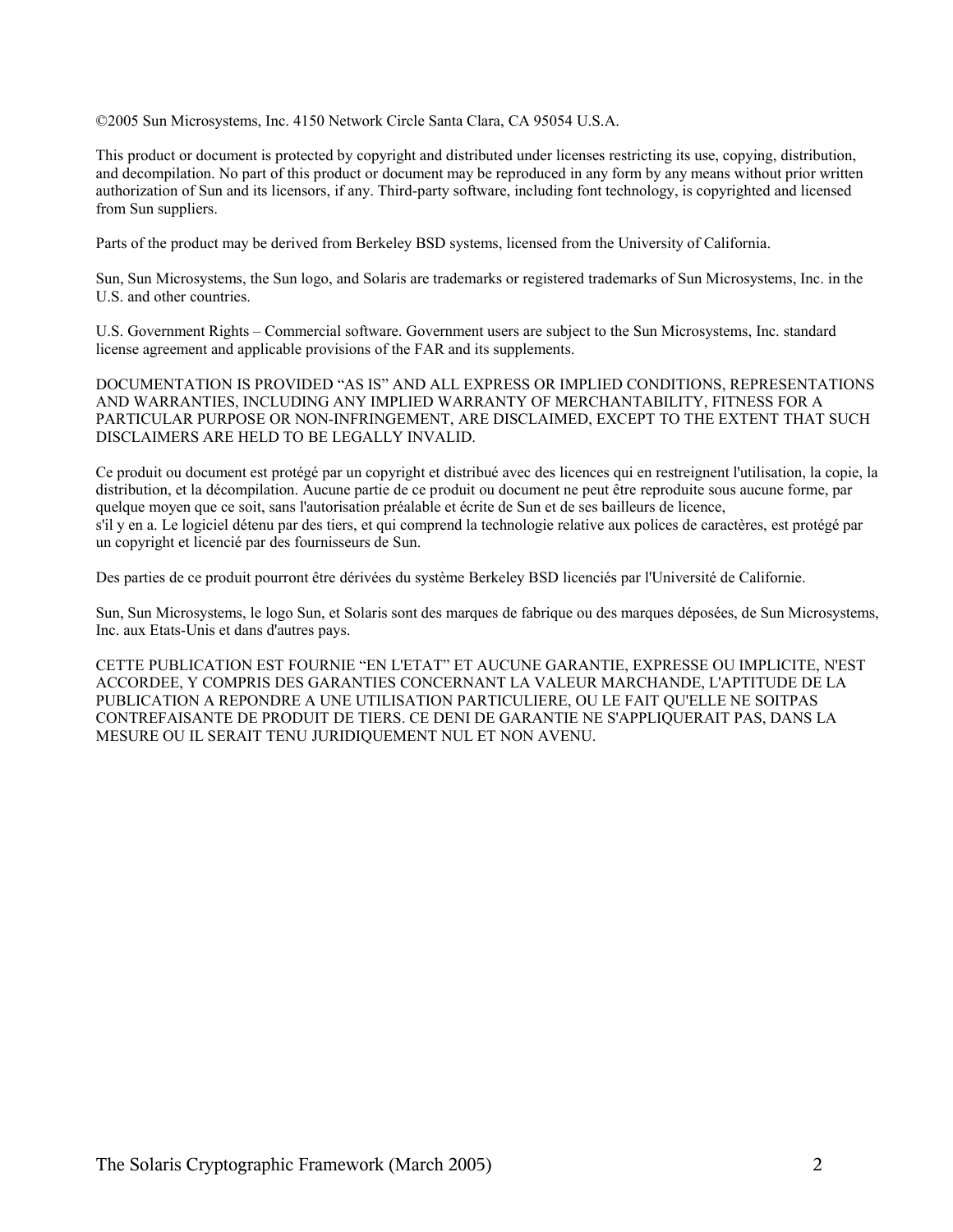# **Table of Contents**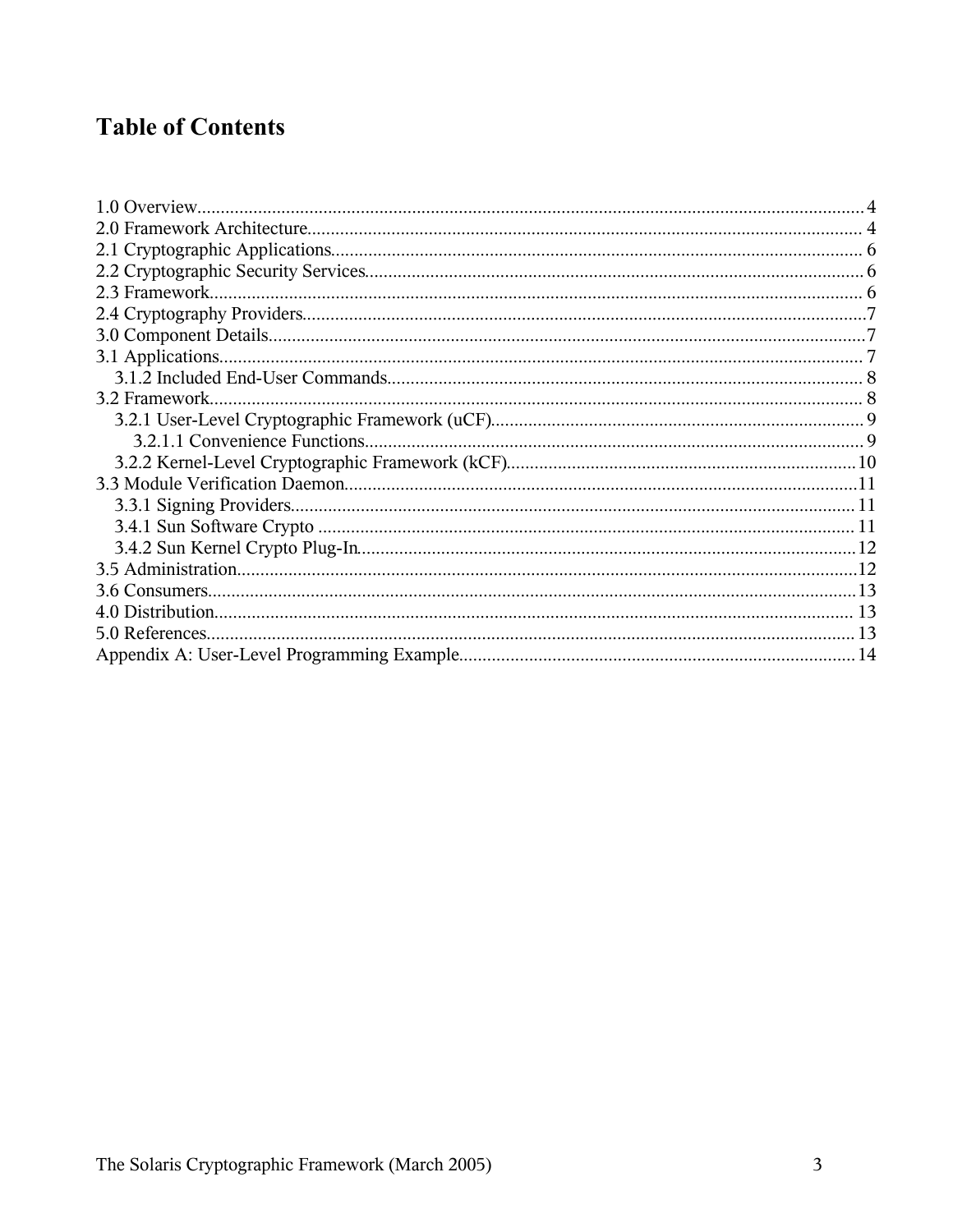# **1.0 Overview**

The Solaris Cryptographic Framework provides cryptographic services to users and applications through commands, a user-level programming interface, a kernel programming interface, and user-level and kernel-level frameworks. The Solaris Cryptographic Framework provides these cryptographic services to applications and kernel modules in a manner seamless to the end user, and brings direct cryptographic services, like encryption and decryption for files, to the end user.

The user-level framework is responsible for providing cryptographic services to consumer applications and the end-user commands. The kernel-level framework provides cryptographic services to kernel modules and device drivers. Both frameworks give developers and users access to software-optimized cryptographic algorithms.

The programming interfaces are front-ends to each of the frameworks. A library or a kernel module that provides cryptographic services can be plugged into one of the frameworks by the system administrator, making the plug-in's cryptographic services available to applications or kernel modules. This flexibility allows the system administrator to plug in different cryptographic algorithm implementations or hardwareaccelerated cryptographic providers.

# **2.0 Framework Architecture**

This section provides an overview of the Solaris Cryptographic Framework's architecture. The following diagram illustrates this architecture and the interrelationships between its many components and the Solaris Operating System (OS).

This architectural illustration makes use of the following conventions:

- Each software component is shown as a rectangle.
- Rectangle size does not indicate the size or complexity of the feature.
- Public (documented) programmatic interfaces appear as labeled bars on the top or bottom of the component. Bars at the top of a software module represent the APIs. Bars at the bottom represent the service provider interface (SPI).
- Plug-ins are represented as rectangles plugged into SPIs. These can be replaced or added to a framework. Third parties can only write such components if a public framework provider interface exists.
- Arrows indicate general (not literal) flow of control.
- Circles represent a Solaris process sometimes called a *daemon*.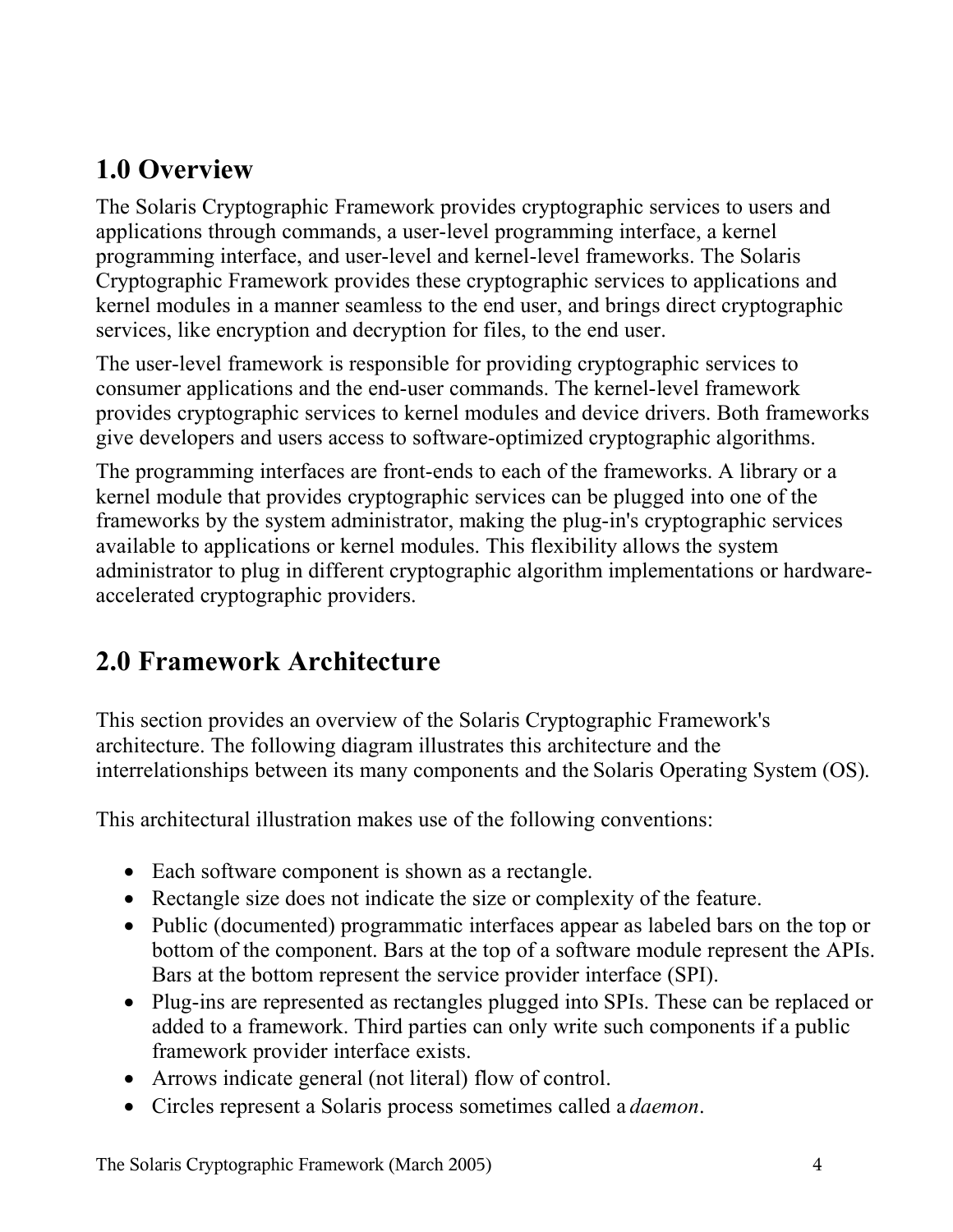# **Solaris Cryptographic Architecture**



The Solaris Cryptographic Framework (March 2005) 5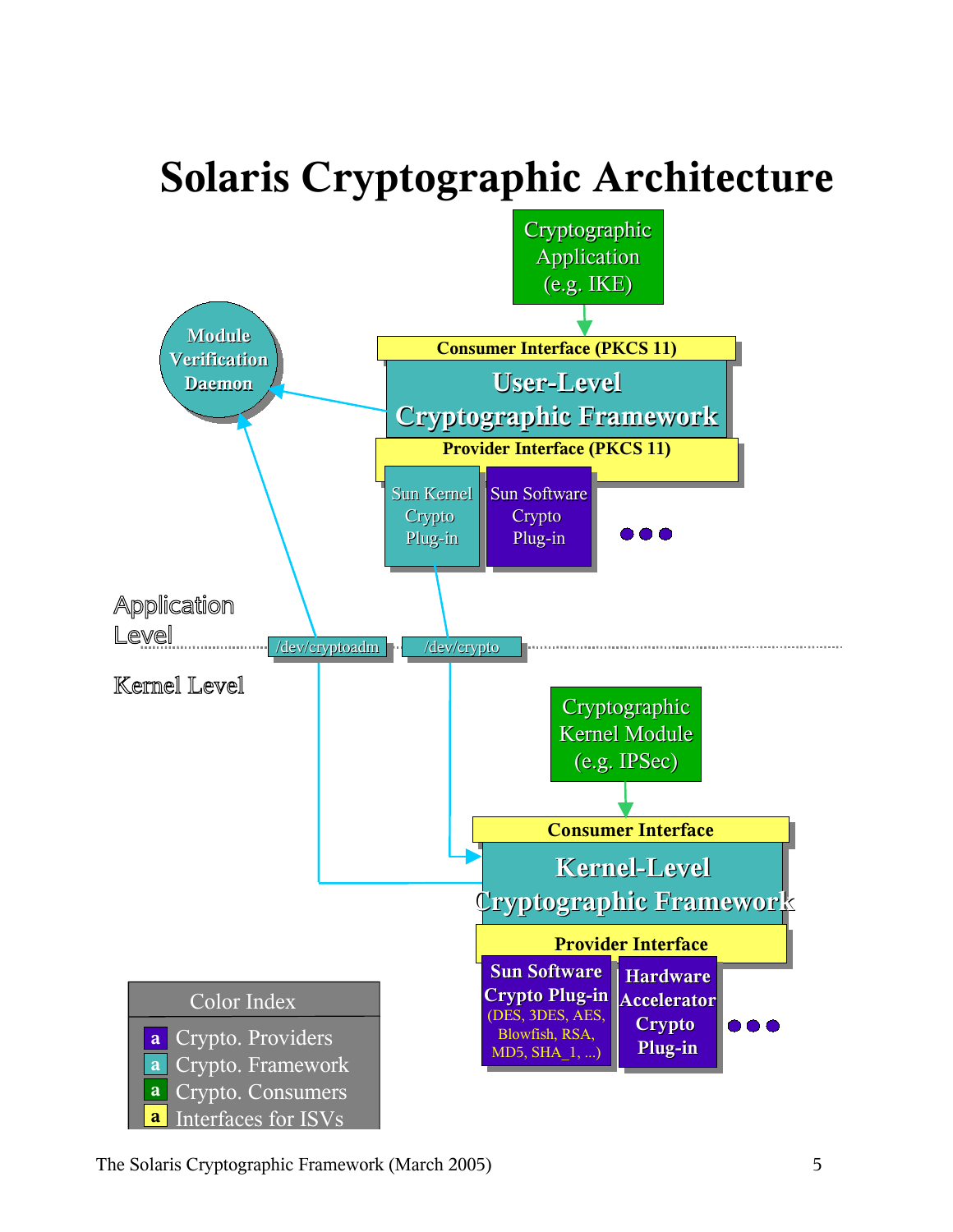# **2.1 Cryptographic Applications**

Components found in the application layer generally are not intended to provide generalized features to other applications, but rather perform a single class of function. An example application would be a Sendmail mail server whose role is to route the transfer of an email message towards its recipient. The mail server may make use of cryptography to protect the message as it traverses a hop to the next mail server. However the mail server does not provide protection for any other type of communication between the nodes.

In the cryptographic architecture of the Solaris OS, applications do not directly contain cryptographic algorithms (for example, DES). Instead they just make use of features of the *Cryptographic Security Services* available from the Solaris OS. This reduces code redundancy and provides access to optimized algorithms for all applications.

# **2.2 Cryptographic Security Services**

The Solaris OS contains a variety of security services that make indirect use of cryptography. A high-level library offers a generalized interface for authenticating entities communicating across the network and optionally message integrity and privacy. Similar to the application components, these security services do not contain cryptographic algorithms, but rather leverage a common set of cryptography frameworks described below.

# **2.3 Framework**

The framework components provide an abstracted, consistent interface to the *Cryptographic Security Services* for use of cryptography. These interfaces intend to make it easier for operating system components to integrate strong security into their offerings. An example framework component is the *User-Level Cryptographic Framework*. This framework offers an RSA Security Inc. PKCS #11 Cryptographic Token Interface (Cryptoki) standards-based [1] programmatic interface to security services, and a pluggable interface where appropriately signed cryptographic providers can register and provide services via the framework.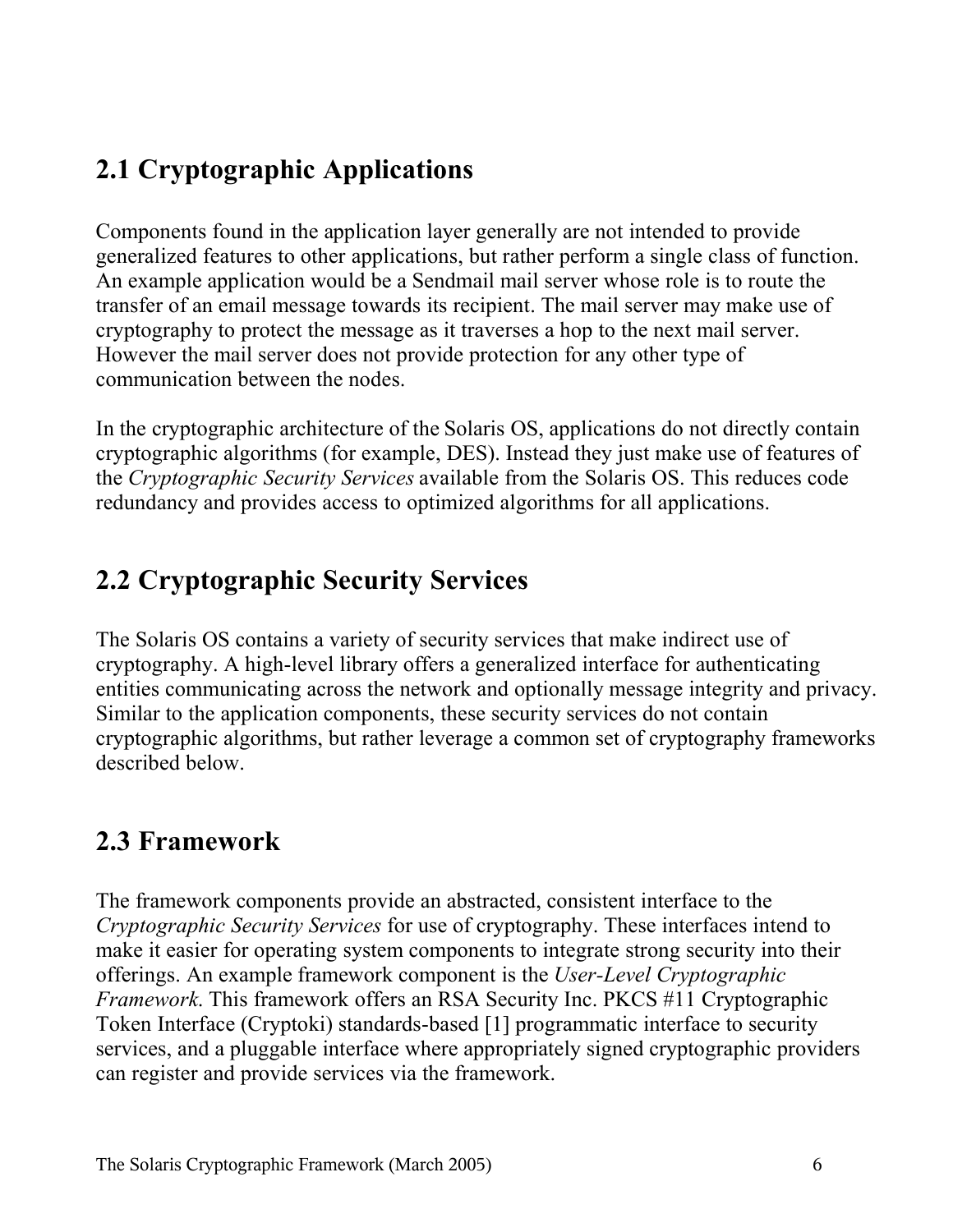Similar to the *Cryptographic Security Service* components, the framework components do not directly include cryptography, but do offer a generalized programmatic interface to other parts of the operating system.

# **2.4 Cryptography Providers**

The components at this bottom layer offer the actual cryptographic algorithms. For example, this layer includes software implementations of 3DES, AES, RSA, and SHA-1 just to name a few in the *Sun Software Crypto Plug-in*. These providers offer a PKCS #11-compliant user-level interface and PKCS #11-like kernel-level interface that is designed to plug into the cryptographic frameworks.

Since it is possible for third parties to write new or replace existing algorithms used by the Solaris Cryptographic Framework, the framework validates that each provider has an appropriate, embedded cryptographic signature. This signature limits who can write a provider that the framework recognizes and allows to operate, and the signature potentially limits the consumers who can make use of it.

# **3.0 Component Details**

This section details the major components of the Solaris Cryptographic Framework.

# **3.1 Applications**

Applications that currently employ PKCS#11 to access cryptography can modify their configuration to use the *User-Level Cryptographic Framework* out of the box. New applications can be linked to the library, /usr/lib/libpkcs11.so, to get direct access to the PKCS#11 functionality.

See section 3.2.1 for more details on the API for the *User-Level Cryptographic Framework.*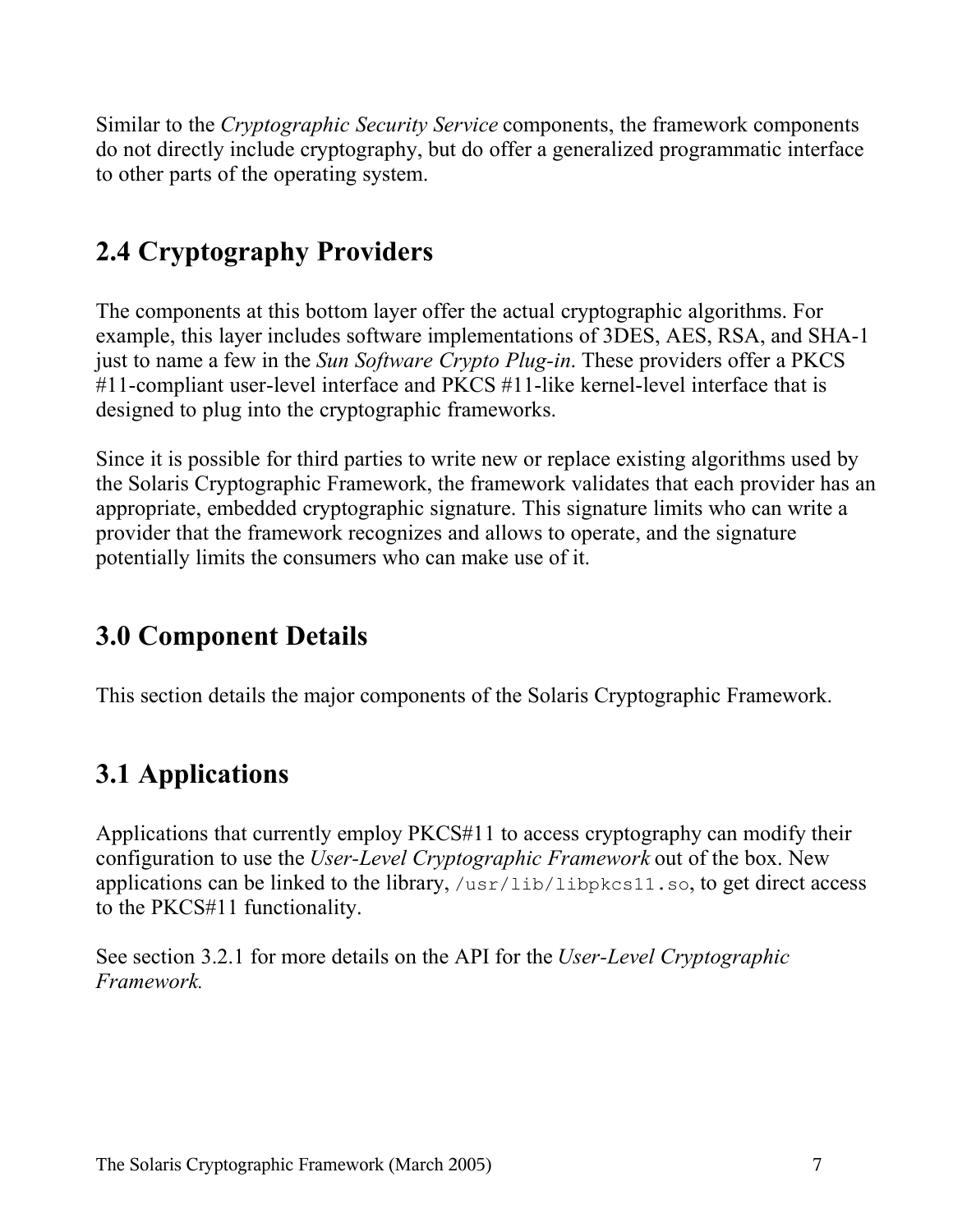#### **3.1.2 Included End-User Commands**

The Solaris Cryptographic Framework provides a set of end-user commands that use the *User-Level Cryptographic Framework* and give access to cryptographic services to general users:

- $\cdot$  digest(1) and mac(1), for calculating digest and MAC of files
- $\cdot$  encrypt(1) and decrypt(1), for encrypting and decrypting files

# **3.2 Framework**

This section focuses on the core Solaris Cryptographic Framework and its associated components. The cryptographic framework is responsible for managing a set of cryptographic providers that are plugged into its provider interface. Many of these providers will come from Sun (see section 3.4), but third parties are able to write plugins for the framework. In order to address crypto-with-a-hole exportability concerns, the framework requires cryptographic providers to be signed using an RSA private key associated with a certificate (public key) issued by Sun's Cryptographic Framework CA. This signature is validated before any use of the provider is allowed.

Except for signature validation of configured providers performed by the module verification daemon, the cryptographic framework does not include any cryptography. The signature validation process involves:

- Extracting the provider's signature for the library.
- Using RSA (public key) to decrypt the signature.
- Verifying that the result matches the MD-5 digest of the provider itself.

This operation prevents parties without a valid key from developing and signing a provider that is usable with the cryptographic framework.

The cryptographic framework comprises two frameworks with their respective providers and a user-level daemon that performs the verification of the providers registering for use with the frameworks.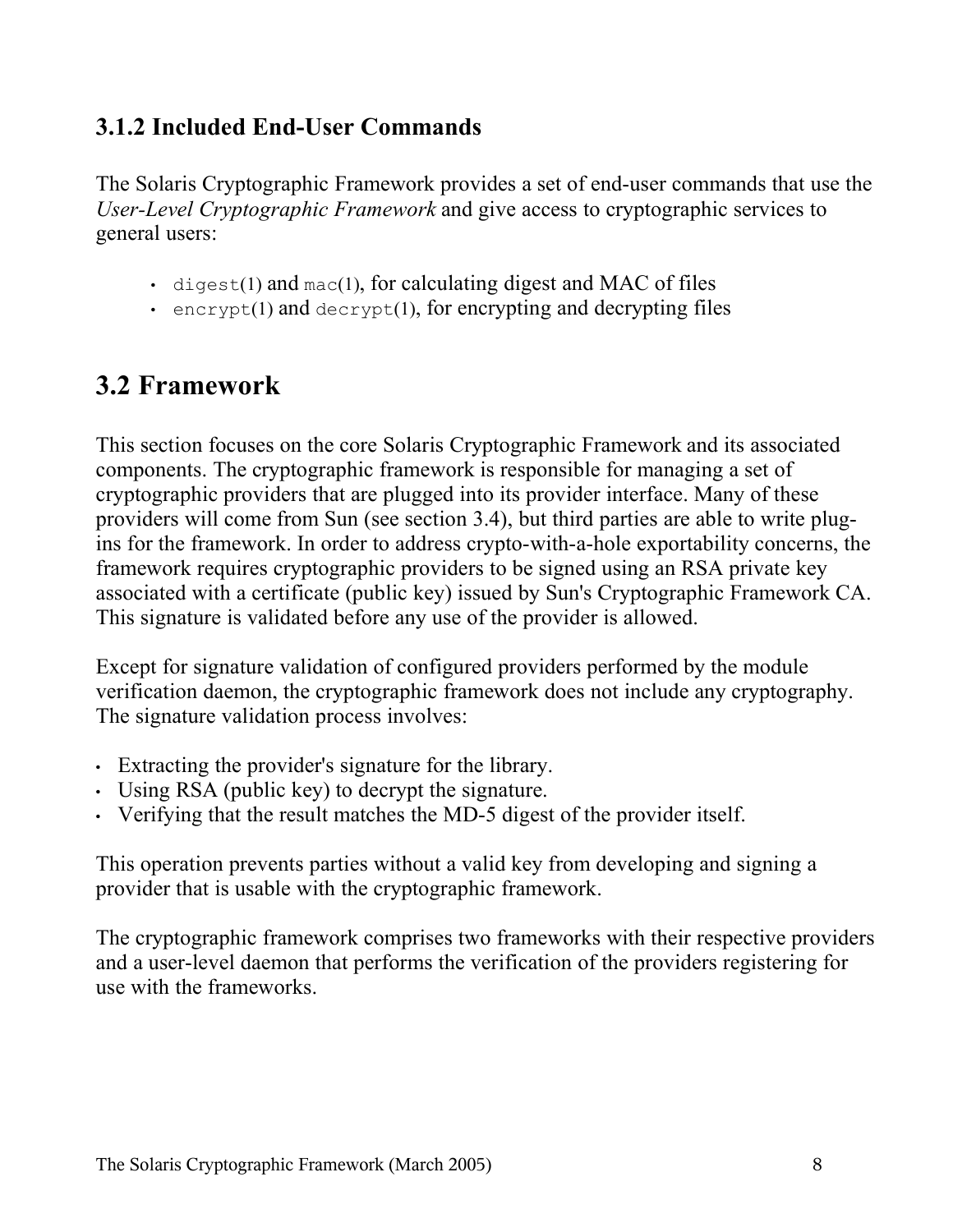#### **3.2.1 User-Level Cryptographic Framework (uCF)**

The first framework exists outside the kernel (at the user process level) and is intended for use by most consumers. This framework is referred to as the User-Level Cryptographic Framework, or uCF for short. The uCF offers a PKCS #11 v2.11-based API to callers wishing to have cryptographic operations performed. PKCS #11 was chosen for the User-Level Cryptographic Framework API because of the large volume of existing software that already supports this interface and the large number of developers that already understand this interface. See Appendix A for a uCF programming sample.

Below the API is mostly logic intended to glue the many cryptographic providers together and make them appear as a single aggregate provider. The uCF exposes a list of cryptographic "slots" (as they are known in PKCS #11) that enable the application to select the provider that best suits the application's particular needs.

At the bottom of the uCF is the pluggable cryptography provider interface. This interface is what cryptographic providers must implement in order to be usable with uCF. This provider interface also follows the PKCS #11 v2.11 interface, with the additional requirement that any provider that is configured to plug in must include a cryptographic signature. The signature is associated with an RSA key included in a certificate issued by Sun. This framework uses the *Module Verification Daemon* to verify that the provider is authorized for use, and to determine if there are usage restrictions on the provider. See section 3.3 for details on this daemon.

#### **3.2.1.1 Convenience Functions**

In addition to the standard PKCS #11 interfaces, Sun has provided two convenience functions that assist in the setup of PKCS #11 and with object creation. These functions do not exist in other implementations of PKCS #11, but rather are part of uCF.

```
CK_RV SUNW_C_GetMechSession(CK_MECHANISM_TYPE mech,
         CK SESSION HANDLE PTR hSession);
```
Calling SUNW C GetMechSession() initializes the framework and does all of the necessary PKCS #11 calls to create a session that is capable of providing operations on the requested mechanism. It is not necessary to call  $\text{C}$  Initialize() or C GetSlotList() before the first call to SUNW C GetMechSession().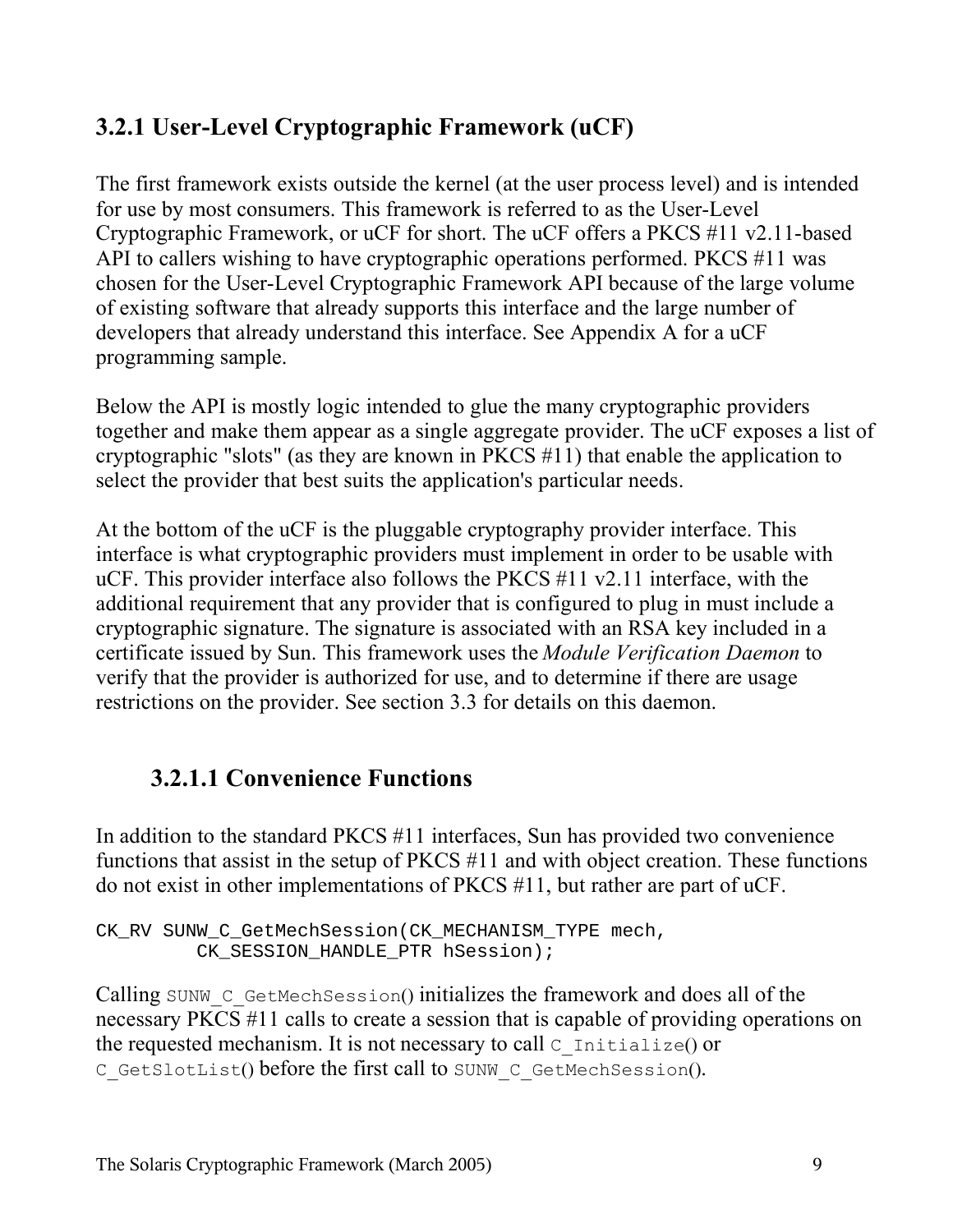If the function is called multiple times, it returns a new session without reinitializing the framework. If it is unable to return a new session, then CKR\_SESSION\_COUNT is returned.

C\_CloseSession() should be used to release the session when it is no longer required.

```
CK_RV SUNW_C_KeyToObject(CK_SESSION_HANDLE hSession,
         CK_MECHANISM_TYPE mech, const void *rawkey, 
         size_t rawkey_len, CK_OBJECT_PTR obj)
```
Calling SUNW  $\,$  C\_KeyToObject() creates a symmetric key object for the given mechanism from the rawkey data. rawkey is a pointer to any buffer. The value of rawkey is used to set the CKA\_VALUE attribute in the resulting object. This function is useful if the programmer does not want to take all the steps necessary to set up a key template. The object should be destroyed with  $\subset$  DestroyObject() when it is no longer required.

For more detailed information on the uCF API, please see the RSA PKCS #11 web site [1].

#### **3.2.2 Kernel-Level Cryptographic Framework (kCF)**

The other framework associated with the Solaris Cryptographic Framework exists within the kernel boundary and is known as the Kernel-Level Cryptographic Framework, or kCF. The kCF contains similar functionality to the uCF. The kCF offers a consumer and provider interface that is more applicable for kernel modules, such as cryptographic modules and device drivers from Sun and from third parties. The kCF can be used for Sun and third-party cryptographic modules and device drivers. The kCF contains no cryptography itself, not even for performing provider verification. This is because verification of each kernel-level provider is delegated to the *Module Verification Daemon* that executes at the user level and uses the same verification code as is used by uCF.

Some differences exist between the frameworks. The kCF not only offers a consumer and provider interface, but it also has two private device drivers, /dev/crypto and /dev/cryptoadm. uCF uses /dev/crypto (via a provider) to communicate with kCF. The module verification daemon and the cryptoadm(1M) command use /dev/cryptoadm to communicate with kCF. Additionally, kCF provides scheduling and load balancing for cryptographic operations for the kernel consumer, as well as offers an asynchronous mode for the consumer interface routines.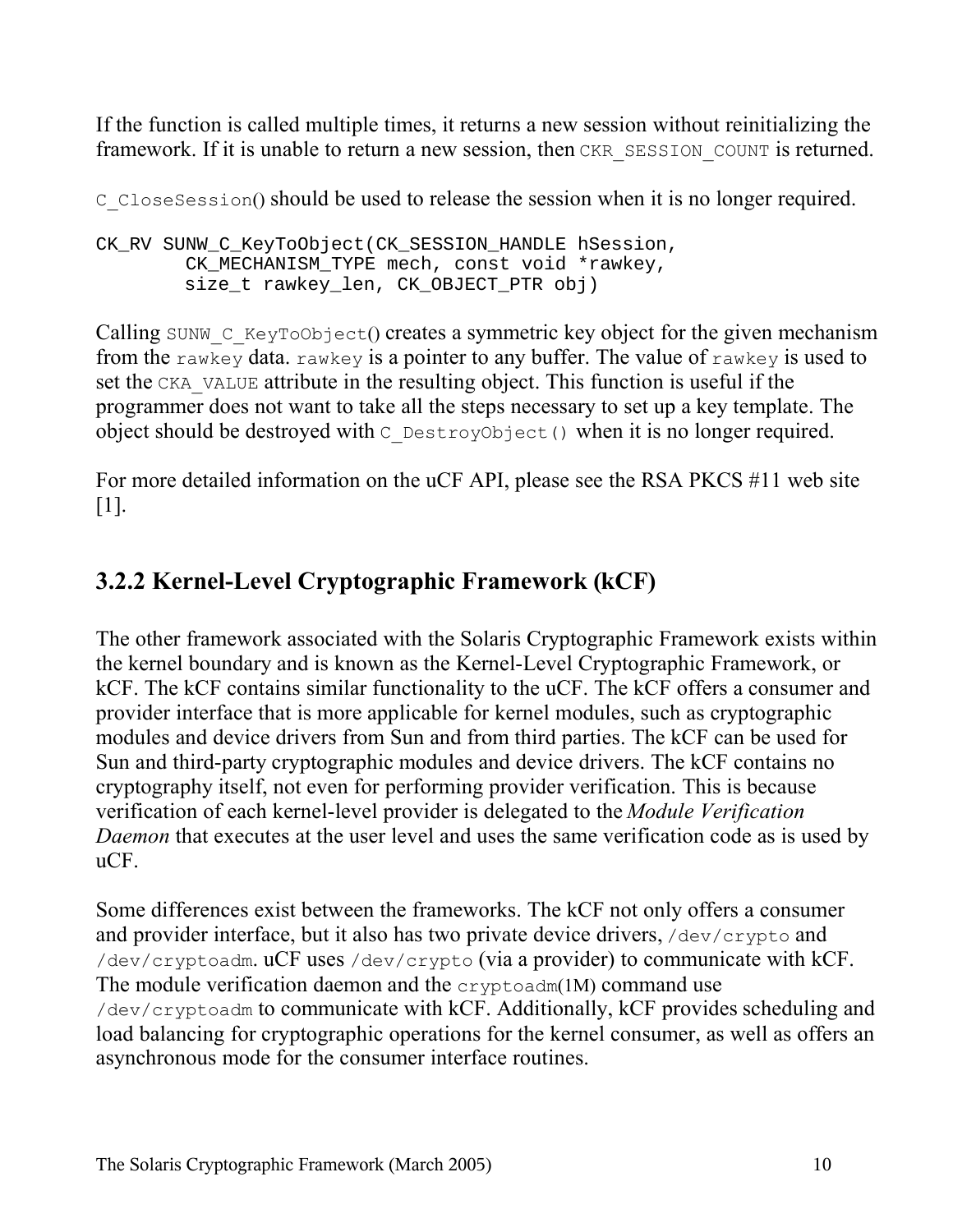If you would like to take advantage of the kCF API for accessing optimized cryptographic algorithms and optional hardware, or if you would like to provide your own cryptographic services via the kCF SPI, please contact solaris-crypto-api $@$ sun.com.

# **3.3 Module Verification Daemon**

The module verification daemon has two main responsibilities. The first is to help set up the thread pool that lives in the kCF and is used to service requests. The other job is to answer requests for verification of user and kernel-level provider signatures. Verification assures that all providers are correctly signed by an authorized providersigning key and to determine the provider's usage restrictions.

This process prevents unauthorized parties from writing providers usable with the cryptographic framework. This process is required to meet U.S. export regulations.

#### **3.3.1 Signing Providers**

A command, elfsign(1), is provided for generating a request form for certificates from Sun's Cryptographic Framework CA. Once the certificate is received, the same command can be used to sign and verify the binaries.

# **3.4 Cryptography Providers**

This section discusses the cryptography that is present in the Sun-developed providers for the Solaris Cryptographic Framework (both at the user level and at the kernel level).

#### **3.4.1 Sun Software Crypto**

The Solaris OS includes two software crypto providers: one for uCF and the other for kCF. These providers bundle together a number of cryptographic algorithms and digests under a single PKCS #11 interface.

The following algorithms are supported by the *User-Level Cryptographic Framework* provider, pkcs11\_softtoken.so.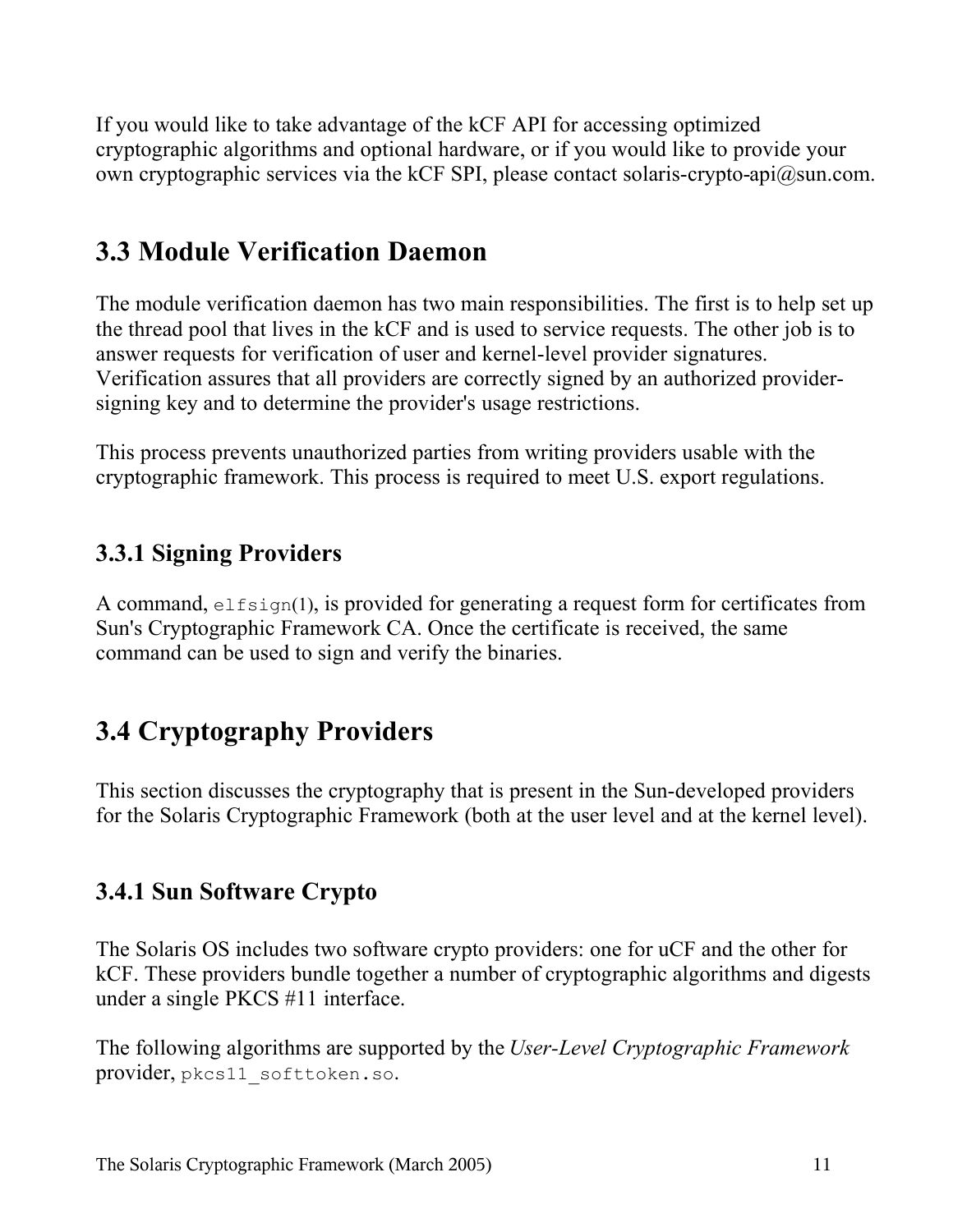| <b>Typical Cryptographic Use</b> | <b>Algorithm Names</b>                                   |
|----------------------------------|----------------------------------------------------------|
| Authentication                   | RSA, DSA, Diffie-Hellman, HMAC-MD5,<br><b>HMAC SHA-1</b> |
| Digesting                        | $MD-5$ , $SHA-1$                                         |
| Data Privacy                     | AES, DES, 3DES, RC4                                      |

The following algorithms are provided by kCF to consumers.

| <b>Typical Cryptographic Use</b> | <b>Algorithm Names</b>        |
|----------------------------------|-------------------------------|
| Authentication                   | RSA, HMAC-MD5, HMAC SHA-1     |
| Digesting                        | $MD-5$ , $SHA-1$              |
| Data Privacy                     | AES, DES, 3DES, Blowfish, RC4 |

The goal of the software providers is to offer a base set of optimized software cryptographic algorithms so that Solaris components can rely on these being available, and their re-implementation can be avoided. Customers are given the ability to define policy, and this limits which of these algorithms can be used or allows them to remove a provider entirely.

#### **3.4.2 Sun Kernel Crypto Plug-In**

The uCF contains a provider that is included purely to facilitate communication with the kCF, pkcs11 kernel.so. This provider does not contain any cryptography itself, but appears to the uCF as offering all the cryptographic algorithms offered by the kCF. It is expected that this provider will primarily be used when a customer has installed a hardware cryptographic device that includes a provider for kCF. This provider will make the device's cryptographic algorithms available to uCF, which in turn can make them available to user-level applications.

# **3.5 Administration**

One administration tool, cryptoadm(1M), is provided for administration of both uCF and kCF. The tool can be used for installing new hardware or software providers, defining policy for providers, and displaying cryptographic provider information.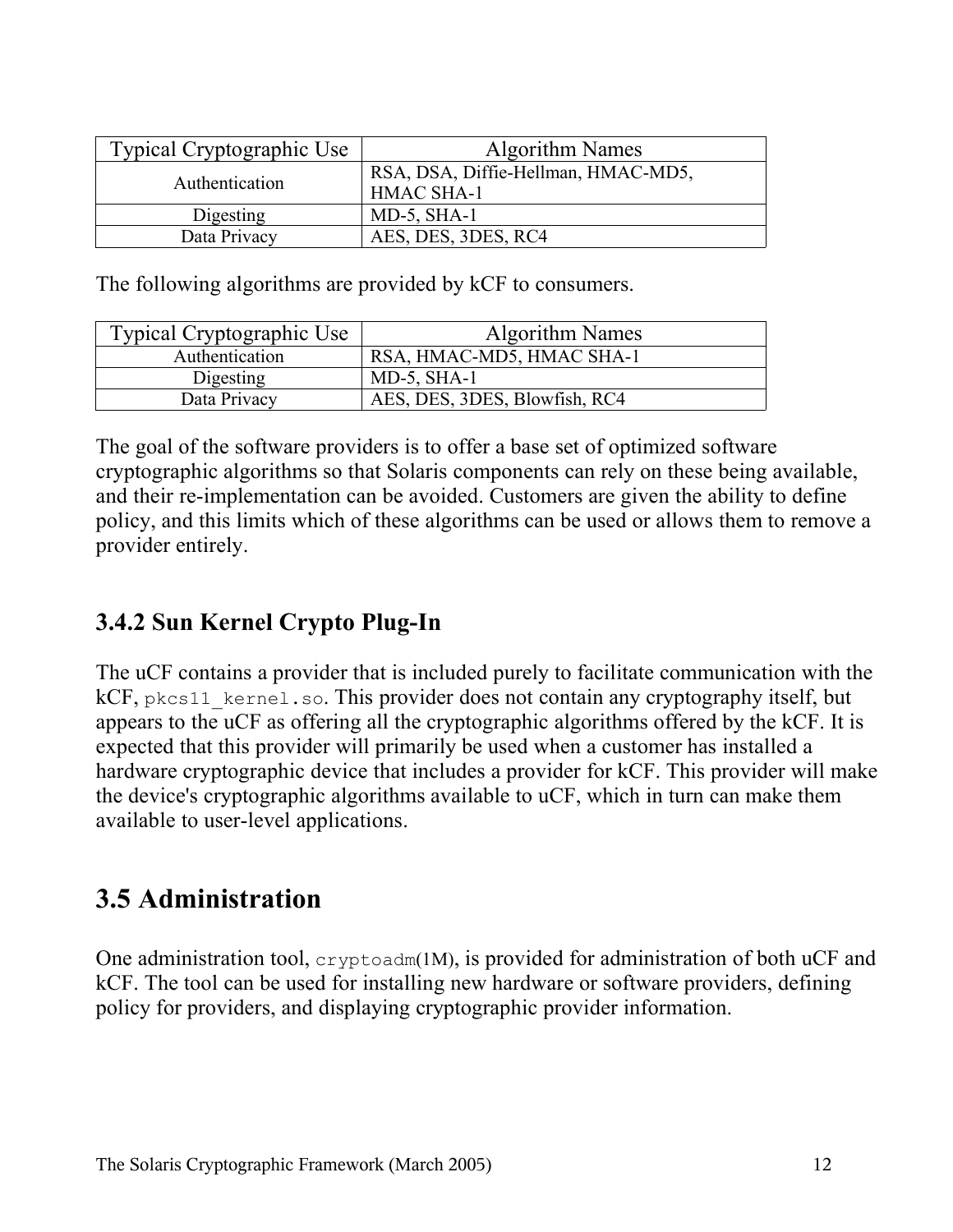# **3.6 Consumers**

Solaris IPsec/IKE and Kerberos, user-level and kernel-level, have been ported to use the Solaris Cryptographic Framework in the Solaris 10 OS, gaining access to optimized cryptographic algorithms and hardware acceleration when available.

Solaris IPsec already allows for third-party key management daemons to be added, replacing the Solaris IKE implementations. This is useful in cases where Solaris IKE is not desired, which is possible due to legacy key management requirements. Solaris IPsec offers the PF\_KEY (RFC 2367 [2]) API to the key management software for installation for keys and/or security associations.

# **4.0 Distribution**

The Solaris Cryptographic Framework is available in the Solaris 10 Operating System (http://www.sun.com/software/solaris/index.jsp) and Solaris Express releases (http://www.sun.com/software/solaris/solaris-express/).

Information regarding the API or SPI for the Kernel Cryptographic Framework can be obtained by sending email to solaris-crypto-api $(\partial_s$ sun.com.

# **5.0 References**

*Note: Sun is not responsible for the availability of third-party web sites mentioned in this document. Sun does not endorse and is not responsible or liable for any content, advertising, products, or other materials that are available on or through such sites or resources. Sun will not be responsible or liable for any actual or alleged damage or loss caused by or in connection with the use of or reliance on any such content, goods, or services that are available on or through such sites or resources.*

[1] RSA Laboratories, "PKCS #11 - Cryptographic Token Interface Standard," March 2001 (presently version 2.11)

http://www.rsa security.com/rsalabs/pkcs/pkcs-11/index.html

[2] McDonald, D. L., Metz, C., Phan, B. G., "PF\_KEY Key Management API, Version 2", July 1998 http://www.ietf.org/rfc/rfc2367.txt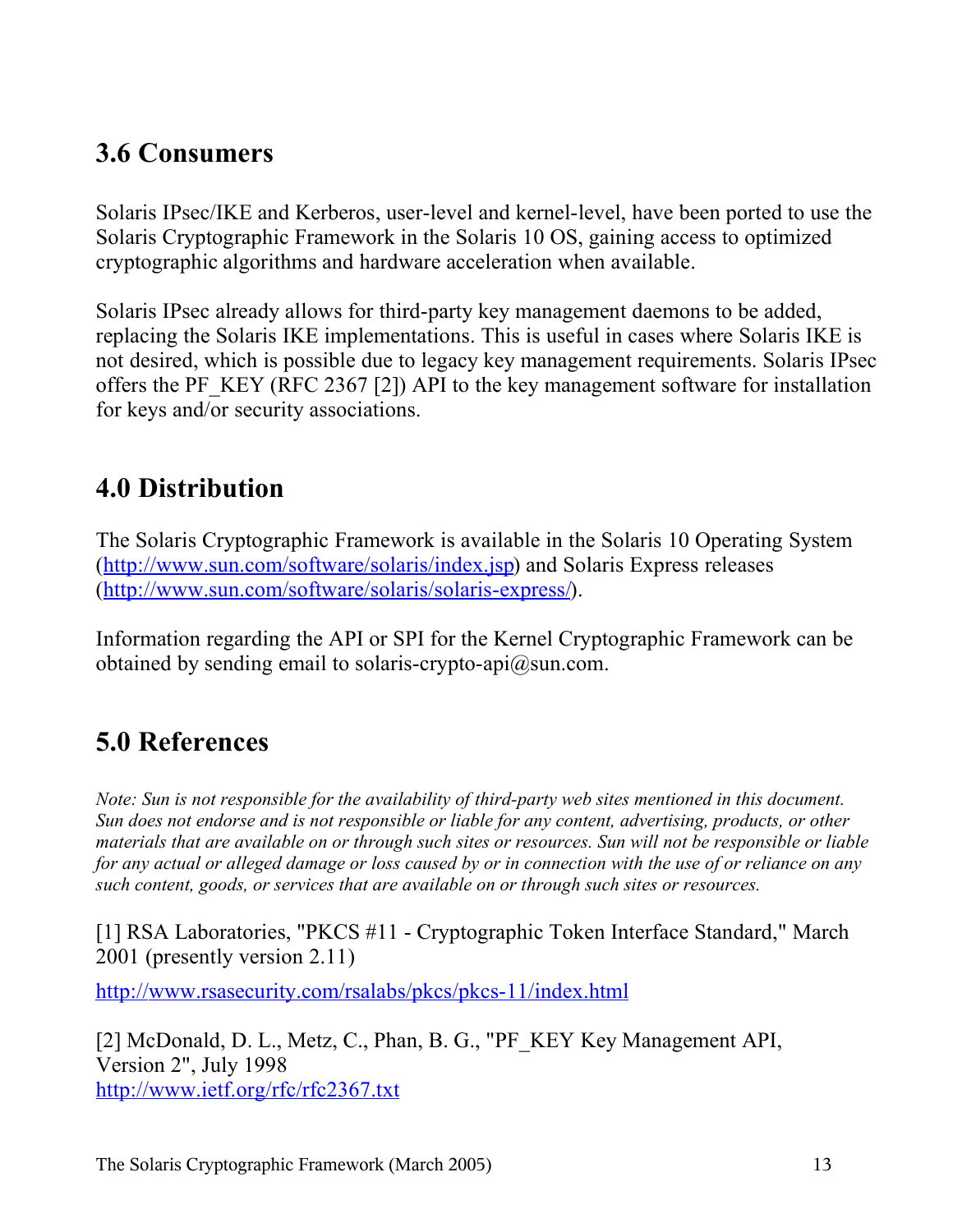#### **Appendix A: User-Level Programming Example**

This simple program reads in a file and computes the digest of it. This program should be linked with libpkcs11.so on a system that supports the Solaris Cryptographic Framework. This program uses one of the convenience functions detailed in section 3.2.1, so it is nonportable. It is possible to replace the convenience function with a series of PKCS #11 calls to make this portable.

```
Copyright 2005 Sun Microsystems, Inc. ALL RIGHTS RESERVED
Use of this software is authorized pursuant to the
terms of the license found at
http://developers.sun.com/berkeley_license.html
#include <stdio.h>
#include <fcntl.h>
```

```
#include <errno.h>
#include <sys/types.h>
#include <security/cryptoki.h>
#include <security/pkcs11.h>
#define BUFFERSIZ 8192
#define MAXDIGEST 64
/*
 * Calculate the digest of a user supplied file.
*/
void
main(int argc, char **argv)
{
     CK_BYTE digest[MAXDIGEST];
     CK_INFO info;
     CK MECHANISM mechanism;
     CK SESSION HANDLE hSession;
     CK SESSION INFO Info;
     CK_ULONG ulDatalen = BUFFERSIZ;
     CK ULONG ulDigestLen = MAXDIGEST;
     CK_RV rv;
     CK SLOT ID SlotID;
     int i, bytes_read = 0;
     char inbuf[BUFFERSIZ];
     FILE *fs;
     int error = 0;
     /* Set the digest mechanism to target mechanism */
     mechanism.mechanism = CKM MD5;
     mechanism.pParameter = NULL_PTR;
     mechanism.ulParameterLen = 0;
```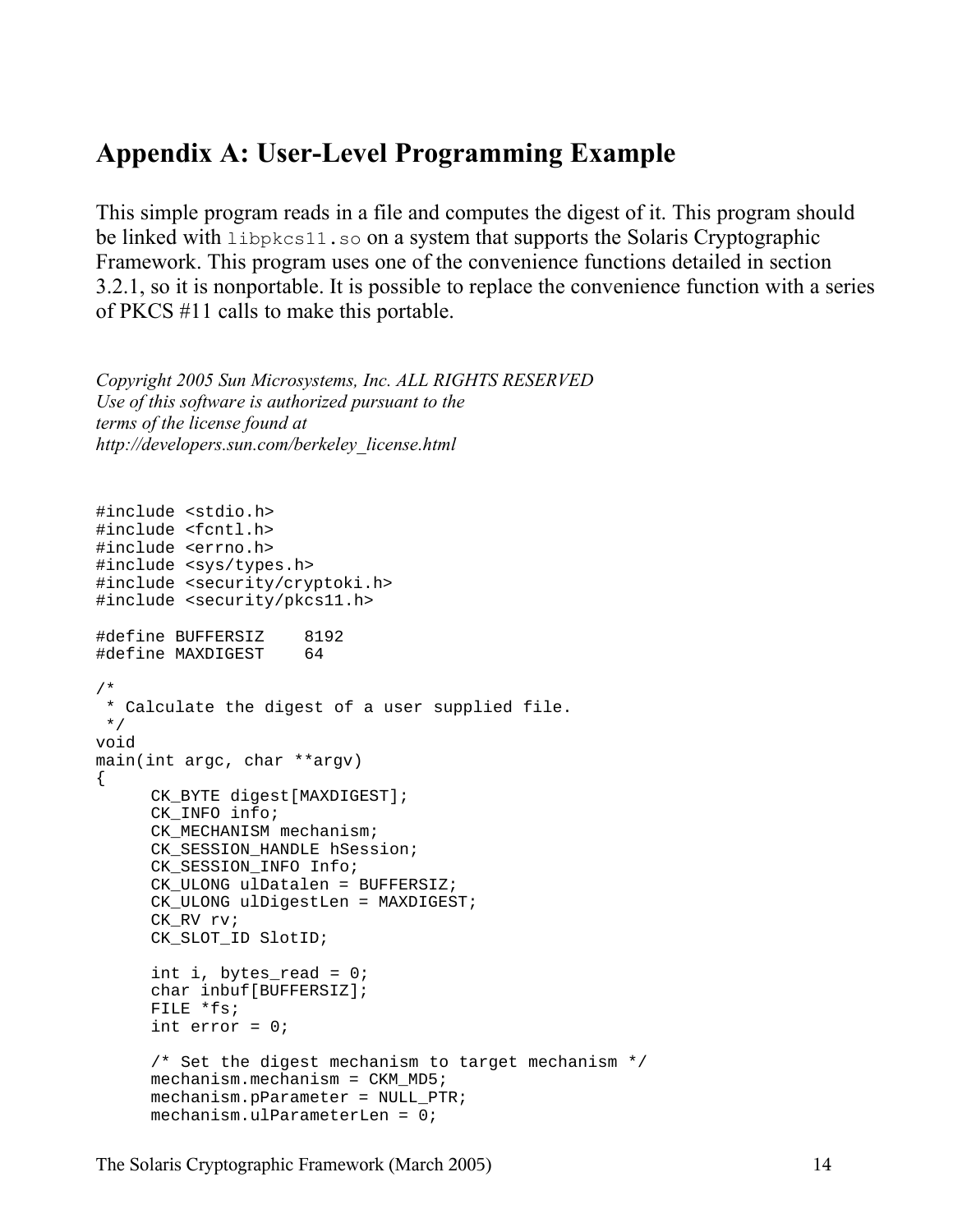```
/*
 * Use SUNW convenience function to initialize the cryptoki
* library, and open a session with a slot that supports
 * the mechanism we plan on using. This same task could be
 * be performed with a series of PKCS #11 calls.
*/
rv = SUNW_C_GetMechSession(mechanism.mechanism, &hSession);
if (rv != CKR OK) {
     fprintf(stderr, "SUNW_C_GetMechSession: rv = 0x%.8X\n", rv);
     exit(1);}
/* Get cryptoki information, the manufacturer ID */
rv = C_GetInfo(&info);
if (rv := CKR_OK) {
     fprintf(stderr, "WARNING: C_GetInfo: rv = 0x%.8X\n", rv);
}
fprintf(stdout, "Manufacturer ID = \gamma \in \Gamma, info.manufacturerID);
/* Open the digest file */
if ((fs = fopen(argv[1], "r")) == NULL) {
     perror("fopen");
     fprintf(stderr, "\n\tusage: %s filename>\n", argv[0]);
     error = 1;goto exit_session;
}
/* Initialize the digest session */
if ((rv = C_DigestInit(hSession, &mechanism)) != CKR_OK) {
     fprintf(stderr, "C_DigestInit: rv = 0x\.8X\n", rv);
     error = 1;goto exit_digest;
}
/* Read in the data and create digest of this portion */
while (!feof(fs) && (ulDatalen = fread(inbuf, 1, BUFFERSIZ, fs)) > 0) {
     if ((rv = C_DigestUpdate(hSession, (CK_BYTE_PTR)inbuf,
                      ulDatalen)) != CKR_OK) {
           fprintf(stderr, "C_DigestUpdate: rv = 0x%.8X\n", rv);
           error = 1;
           goto exit_digest;
      }
     bytes read += ulDatalen;
}
fprintf(stdout, "%d bytes read and digested!!!\n\n", bytes read);
/* Get complete digest */
ulDigestLen = sizeof (digest);
if ((rv = C_DigestFinal(hSession, (CK_BYTE_PTR)digest,
                &ulDigestLen)) != CKR_OK) {
     fprintf(stderr, "C_DigestFinal: rv = 0x%.8X\n", rv);
     error = 1;
     goto exit_digest;
}
/* Print the results */
```